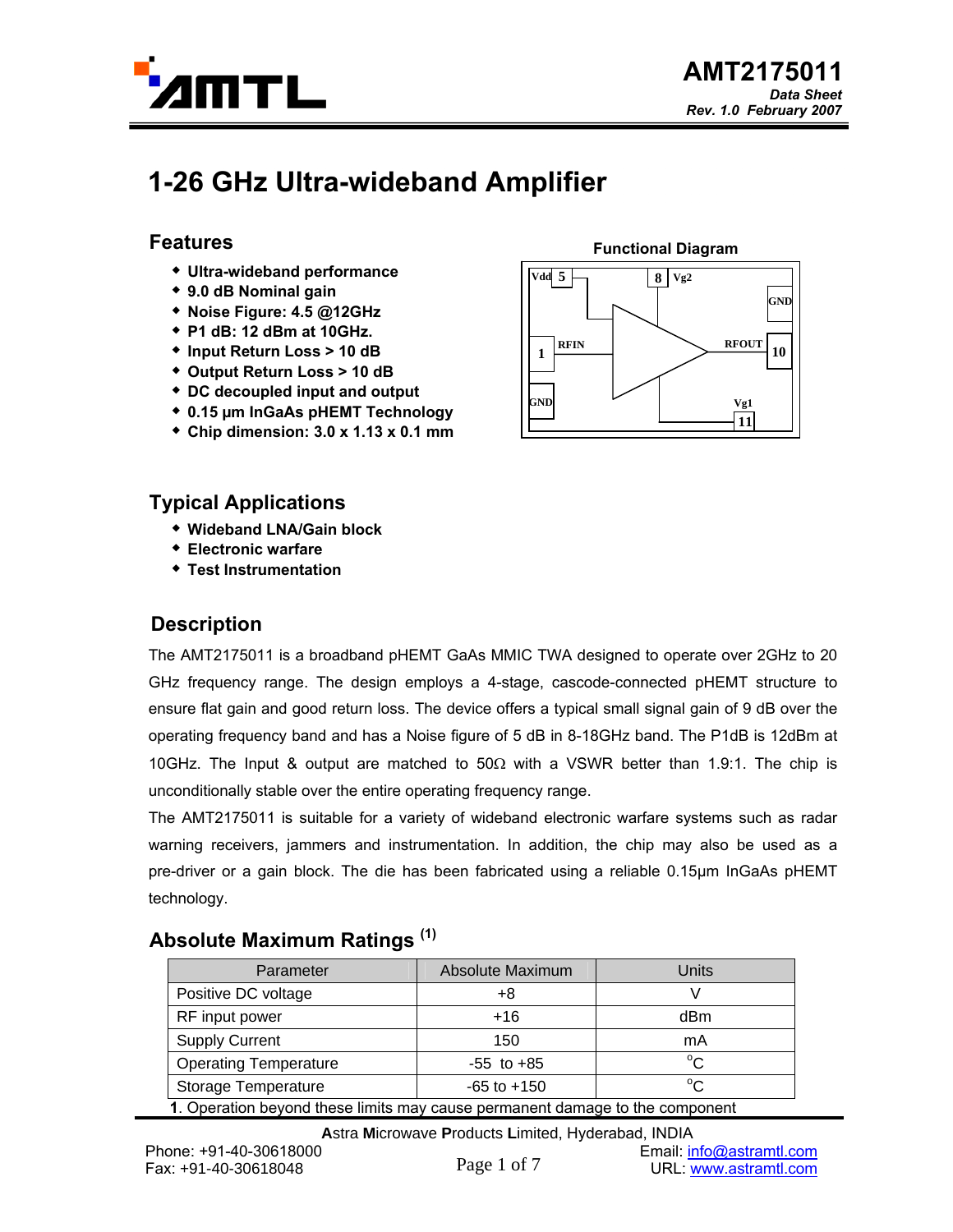

| Electrical Specifications @ T <sub>A</sub> = 25 °C, Z <sub>o</sub> =50 $\Omega$ |  |
|---------------------------------------------------------------------------------|--|
|---------------------------------------------------------------------------------|--|

| <b>Parameter</b>              | Min. | Typ.  | Max. | <b>Units</b> |
|-------------------------------|------|-------|------|--------------|
| <b>Frequency Range</b>        | 1.0  |       | 26.0 | GHz          |
| Gain                          | 8.5  | 9.5   | 11.0 | dB           |
| <b>Gain Flatness</b>          |      | ± 1.2 |      | dB           |
| Noise Figure                  | 4.5  | 6.0   |      | dB           |
| Input Return Loss             | 10   | 12    |      | dB           |
| <b>Output Return Loss</b>     | 10   | 12    |      | dB           |
| Output Power (P1 dB)          |      | 12    |      | dBm          |
| Saturated output power (Psat) |      | 16    |      | dBm          |
| <b>Supply Current</b>         |      | 90    | 100  | mA           |

*Note:* 

- 1. Electrical specifications mentioned above are measured in a test fixture.
- 2. The amplifier is biased with two positive supplies (VDD & VG2) and a single negative gate supply (VG1). The recommended bias conditions for the chip are VDD=5.0V/90mA, VG1=-0.3V, VG2=4.5V.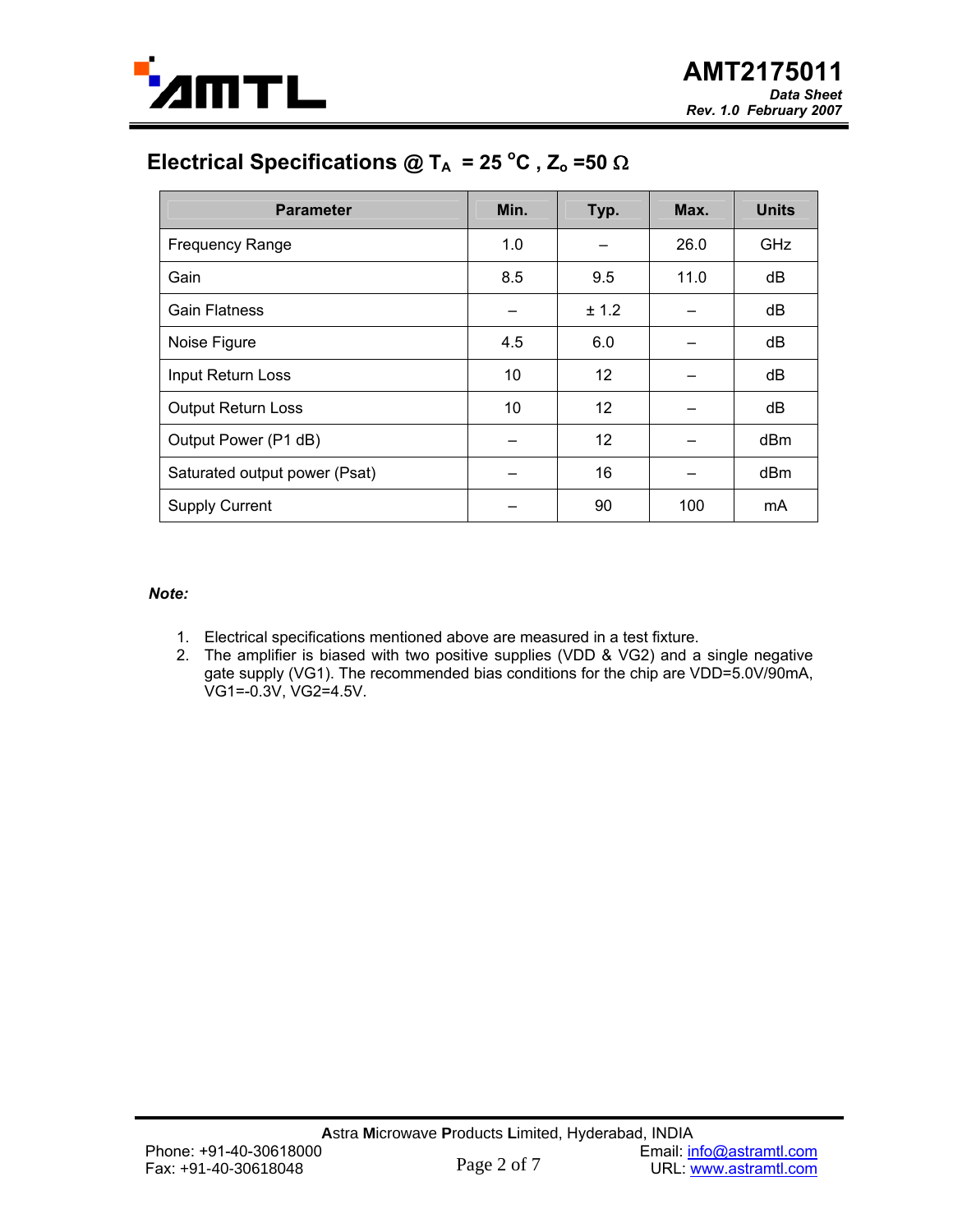

#### **Test fixture data**

*VD= +5V, Vg2 =4.5V Vg1 = -0.3V, Total Current =90 mA, TA = 25 <sup>o</sup> C* 



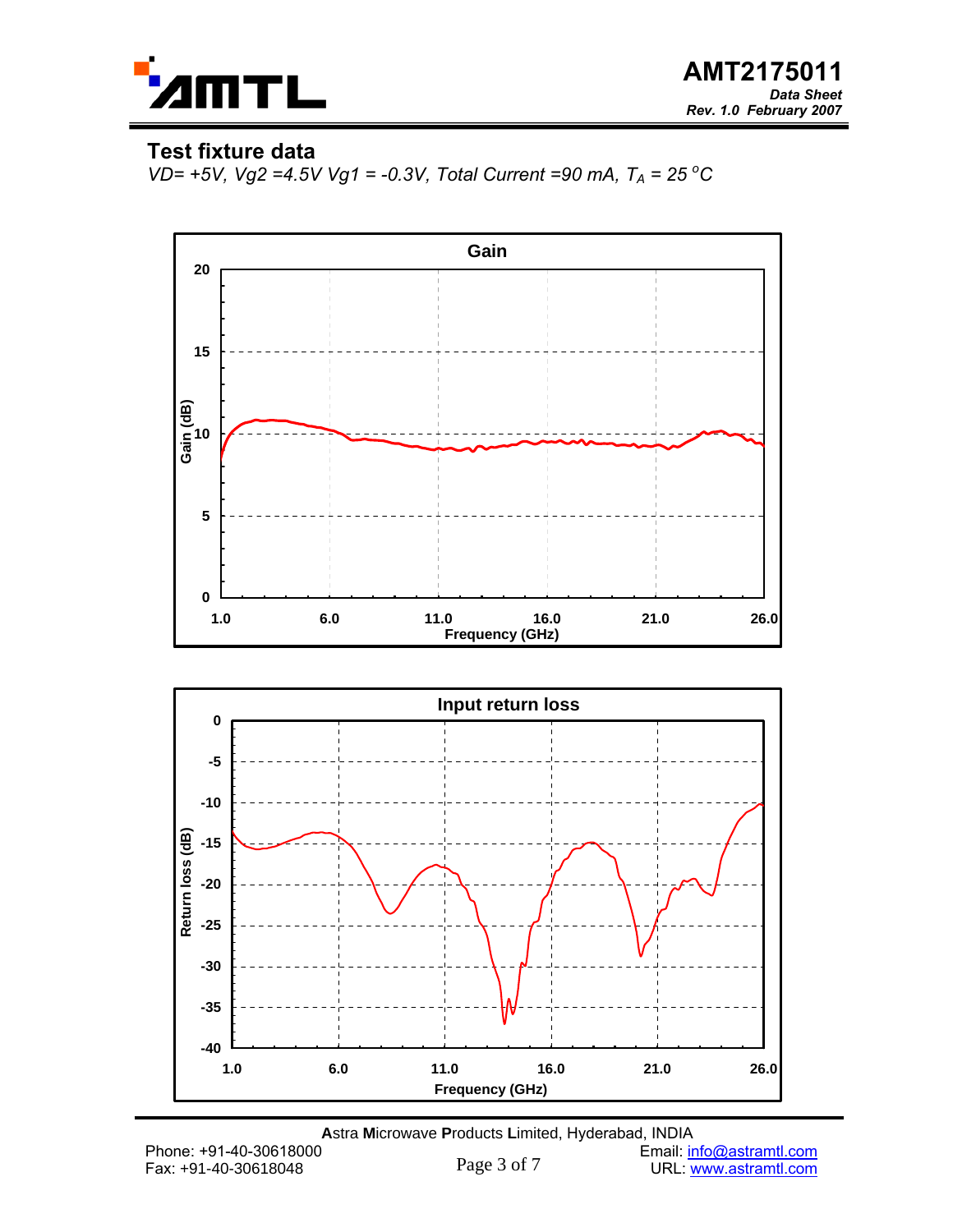

#### **Test fixture data**

*VD= +5V, Vg2 =4.5V Vg1 = -0.3V, Total Current =90 mA, TA = 25 <sup>o</sup> C* 



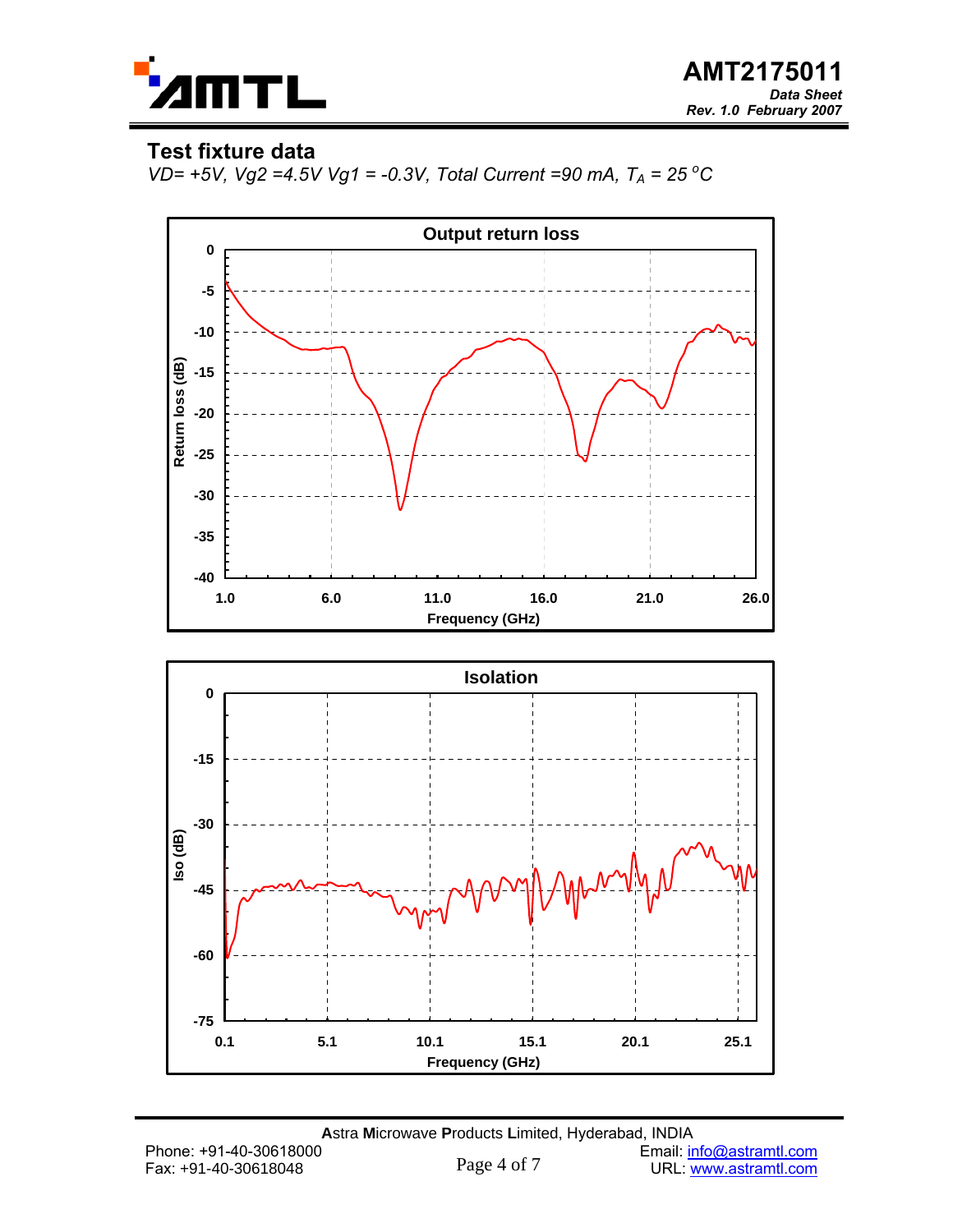

#### **Test fixture data**

*VD= +5V, Vg2 =4.5V Vg1 = -0.3V, Total Current =90 mA, TA = 25 <sup>o</sup> C* 



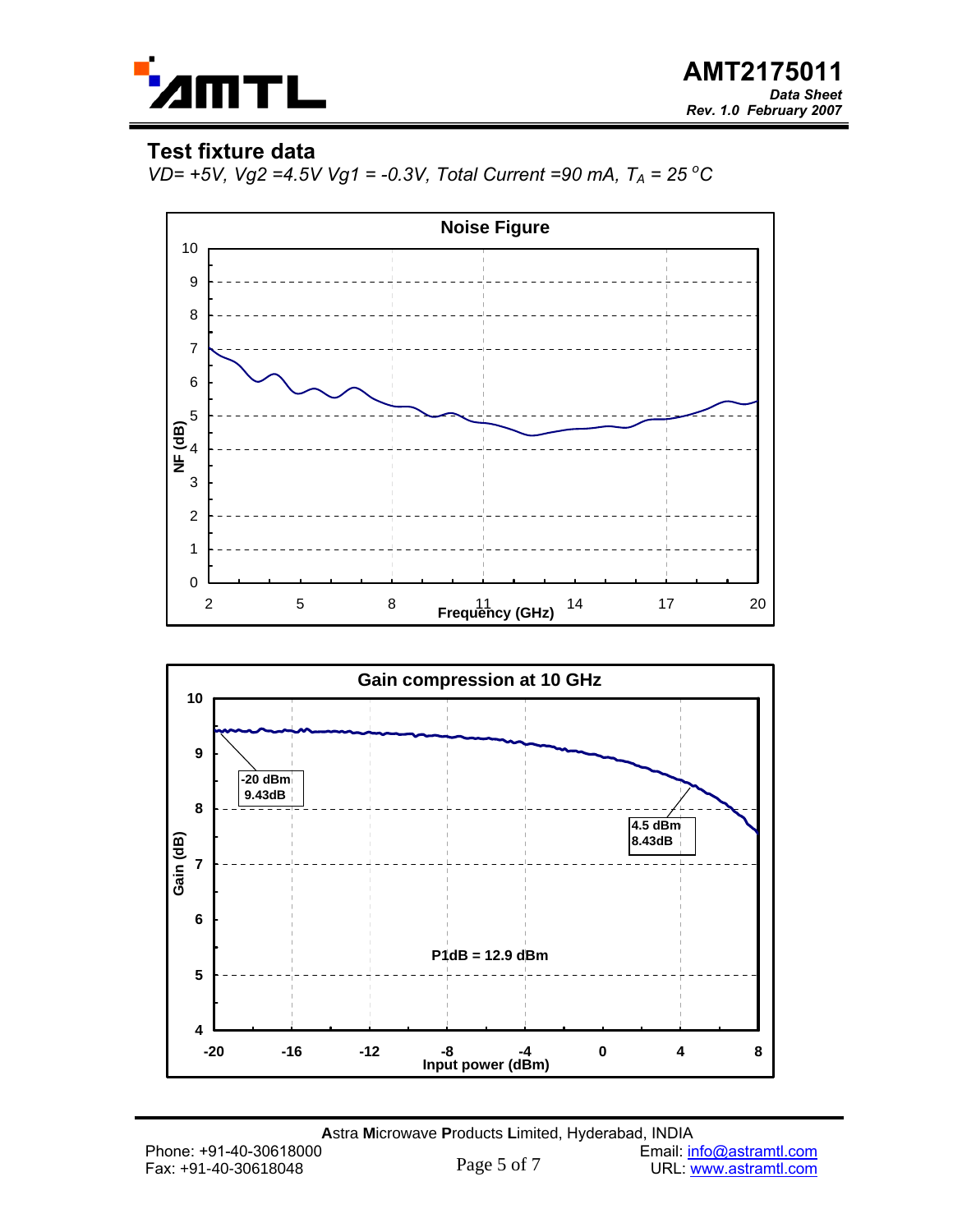

## **Mechanical Characteristics**



**Units: millimeters [inches] All RF and DC bond pads are 100µm x 100µm Note:** 

- **1. Pad no. 01: RF IN**
- **2. Pad no. 05: VD**
- **3. Pad no. 08: VG2**
- **4. Pad no. 10: RF OUT**
- **5. Pad no. 11: VG1**